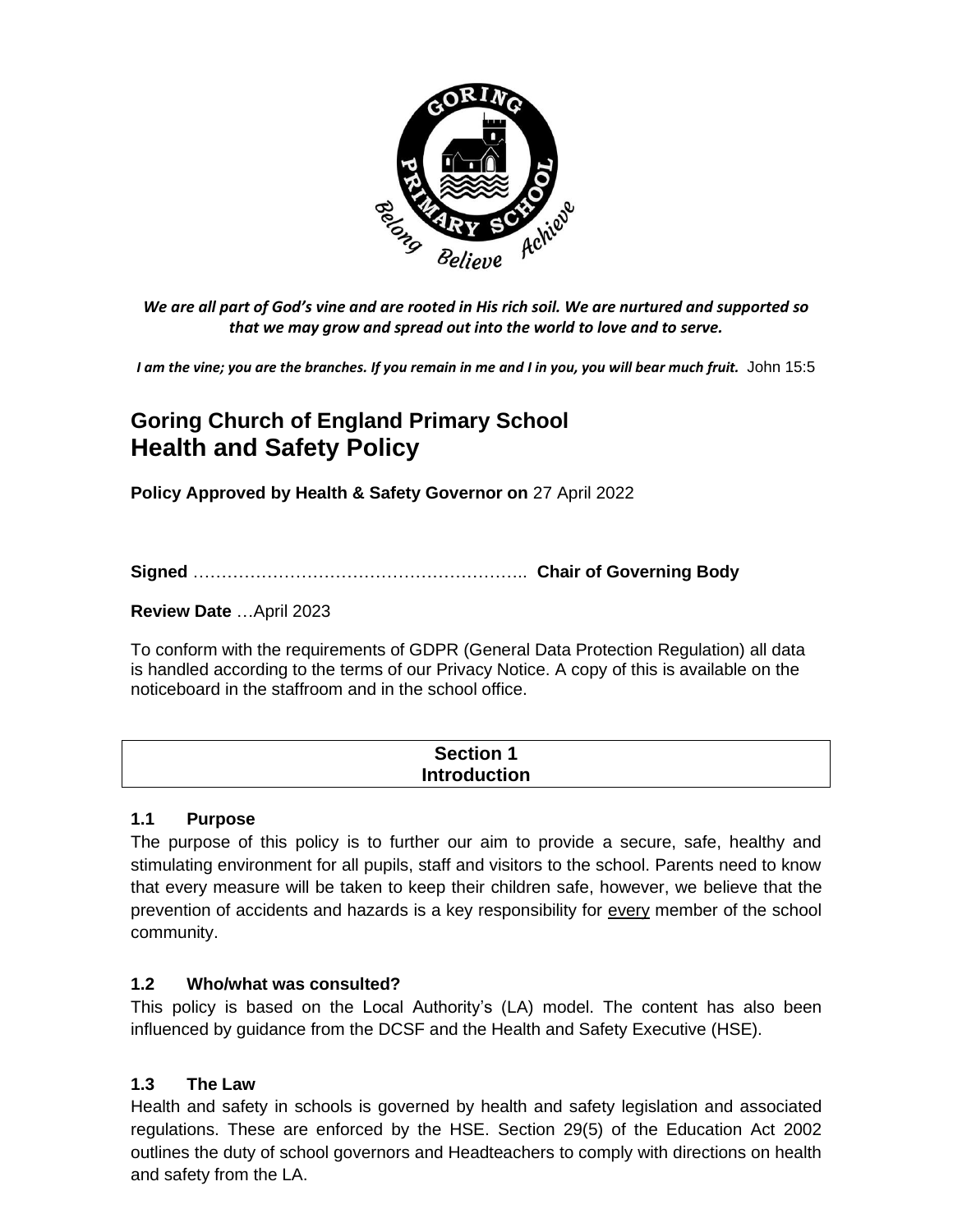#### **Section 2 Roles and Responsibilities**

**This section complies with the Oxfordshire County Council Health and Safety Policy model part 4.**

#### **2.1 AIM**

• To establish and maintain a safe and healthy working environment to comply with the Health and Safety at Work etc. Act 1974 and subsequent regulations under the Management of Health and Safety 1999.

## **2.2 OBJECTIVES**

• All employees and contractors have a legal obligation to work and act with due regard to the Health and Safety of themselves and others, to cooperate in complying with statutory duties, and not to intentionally or recklessly misuse anything provided by the school in the interests of health, safety and welfare.

• To take all reasonable precautions to protect people by reducing risks both on and off site.

• To take prompt and appropriate action in the event a hazardous situation developing, and of an accident and / or emergency occurring on or off site.

#### **2.3 RESPONSIBILITIES**

#### **GOVERNORS**

• To monitor the allocation of funds based on suitable and sufficient risk assessments.

• Prioritise health and safety matters within the School Improvement Plan.

- Purchase and maintain equipment to British and European Standards.
- Have health and safety as a standing item on the agenda of all meetings.
- Carry out regular inspections as outlined in the Governors' Handbook.

• Cooperate with the employer, Oxfordshire County Council (OCC) on matters of health and safety and ALL related H&S Policy documentation.

• Nominate a Governor with responsibility for health and safety.

#### **HEADTEACHER**

• As the '**responsible person'**, the Headteacher is responsible for ensuring the health, safety and welfare of all the employees, pupils, visitors and contractors in their school. The responsible person may delegate such responsibility to nominated and **competent** person(s), but in delegating such responsibility and duty, the responsible person maintains overall leadership and management responsibility for ensuring, maintaining and evidencing compliance with the requirements of the Health and Safety policy.

- o Line managing the Leadership Team.
- o Allocating sufficient resources to meet health and safety priorities.
- o Ensuring attendance on appropriate health and safety training courses (See the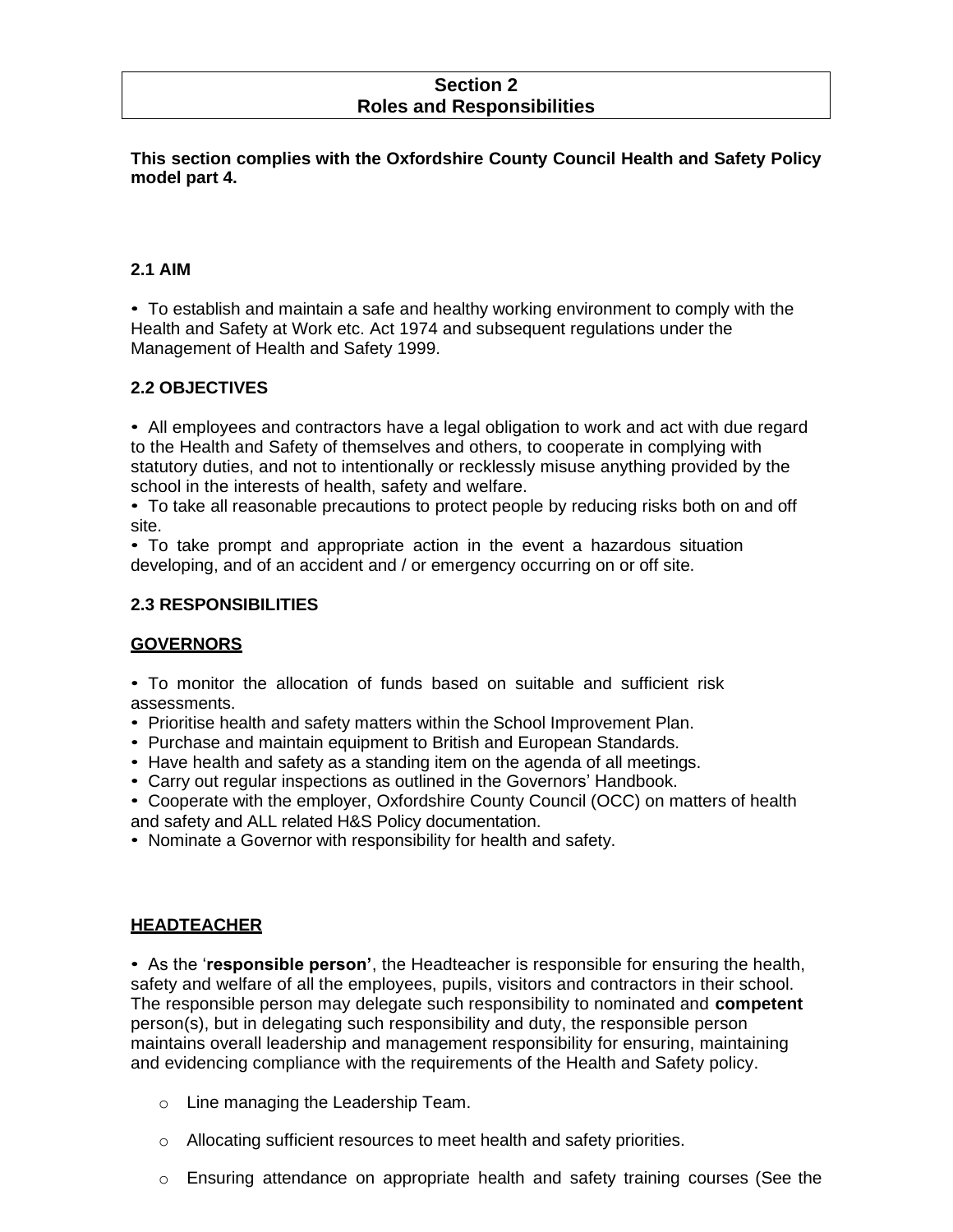Learning Zone on Schools' Insite and/or contact the Health and Safety team for information on the training available.

- o Liaising with the employer (OCC) over health and safety issues
- o Regularly checking the Health and Safety toolkit/A-Z:
- $\circ$  Ensuring good communications by including health and safety issues in staff briefings, bulletins, and meetings (recorded agenda/minutes).
- o Organising and implementing termly inspections in consultation with
- o Trade Union Safety Representatives and Governors
- $\circ$  Overseeing the completion of the arrangements and risk assessments for all on/off site activities.
- $\circ$  Ensuring that health & safety is a criteria for performance management/ appraisal scheme
- o Formulate and implement a policy for the management of critical incidents (Please visit the Health and Safety A-Z for Emergency Plans - CIEMP)
- o Provide equipment and articles for the school that are adequate for their intended use, are correctly serviced and properly maintained in accordance with OCC guidance

#### **DEPUTY HEAD**

- o Include health and safety in all new employees' induction.
- $\circ$  Undertake an annual health and safety training needs analysis of all employees (visit the Learning Zone and/or contact the schools H&S team). Training matrix document available on the H&S A-Z.
- o Monitor departmental documentation, risk assessments, practices, and procedures.
- $\circ$  Encourage and support employees in completing risk assessments for pupils giving cause for concern. (Model risk assessment can be found on the A-Z, Risk Assessment).
- o Ensure that QCA / HSE health and safety curriculum requirements are being delivered in lessons
- $\circ$  Support employees with personal safety issues including stress. [\(Please v](http://portal.oxfordshire.gov.uk/content/public/LandC/Resources/healthsafe/s/strpre.pdf)isit A-Z) for Stress at Work Policy)
- $\circ$  Ensure off site visits are approved and appropriately staffed. (procedures EVC, guidance on A-Z)
- o Review departmental coordinators risk assessments annually.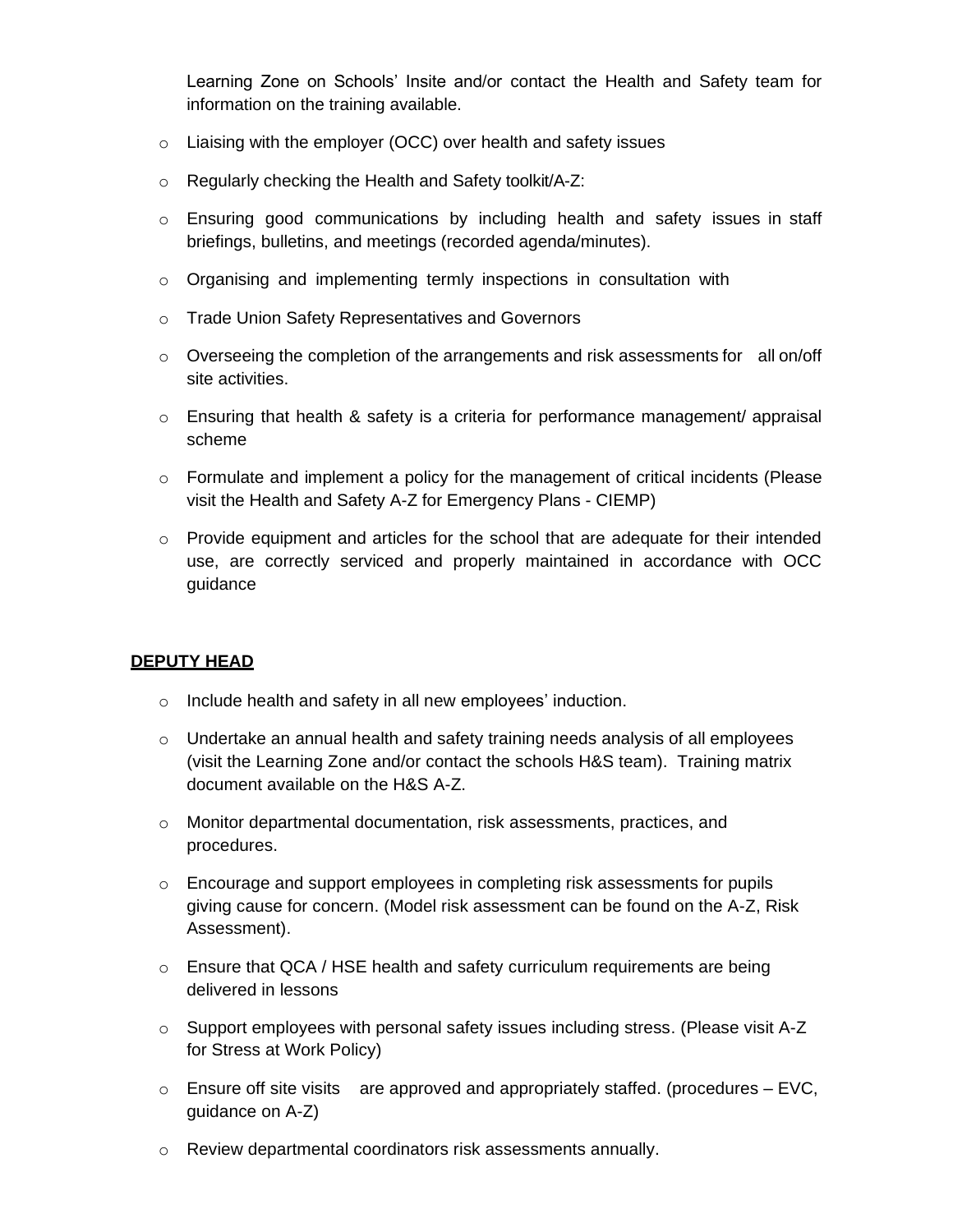#### **SCHOOL BUSINESS LEADER**

- Is required to ensure that:
	- o All office risk assessments are completed and reviewed. (Model risk assessment can be found on the A-Z, Risk Assessment).
	- o Visitors are registered wear a badge and are briefed on the emergency procedures.
	- o Hazard reporting and maintenance documentation is actioned
	- o Timely Accident and Physical and Verbal Abuse report is completed on the online reporting system.(Links to the Accident Reporting System are on the Health and Safety Pages on the Schools Insite)
	- $\circ$  All appropriate risk assessments guidance and hiring documentation is completed for community use of the site
	- $\circ$  All community users are registered and made aware of emergency procedures.
	- $\circ$  All staff receive statutory fire awareness training annually and all other H&S training is regularly reviewed/refreshed as required.
	- $\circ$  Adequately trained first aid cover is available for on /off site activities and
	- o Periodic checks are made of the first aid arrangements and containers. (Please visit the A-Z for the First Aid at Work Policy)
	- $\circ$  Organise the planned programmed maintenance of plant and equipment.
	- o Arrange for the annual electrical testing programme. (Please visit A-Z for policy on Portable Appliance Testing)
	- o Maintaining accurate records of all equipment and resources.
	- $\circ$  Purchase and maintain all equipment and resources to County Council prescribed standards

#### **LEADERSHIP and COORDINATOR TEAMS**

- $\circ$  Produce health and safety risk assessment guidance and documentation as appropriate especially in Art, Design & Technology, ICT, Science, PE, and off-site activities (please visit A-Z for Risk Assessment guidance in different classroom settings).
- o Ensure all hazardous equipment and materials are appropriately marked, assessed, maintained, stored, and used by a competent person.
- $\circ$  Advise colleagues on the completion of risk assessments and ensure they are carried out, reviewed periodically and recorded.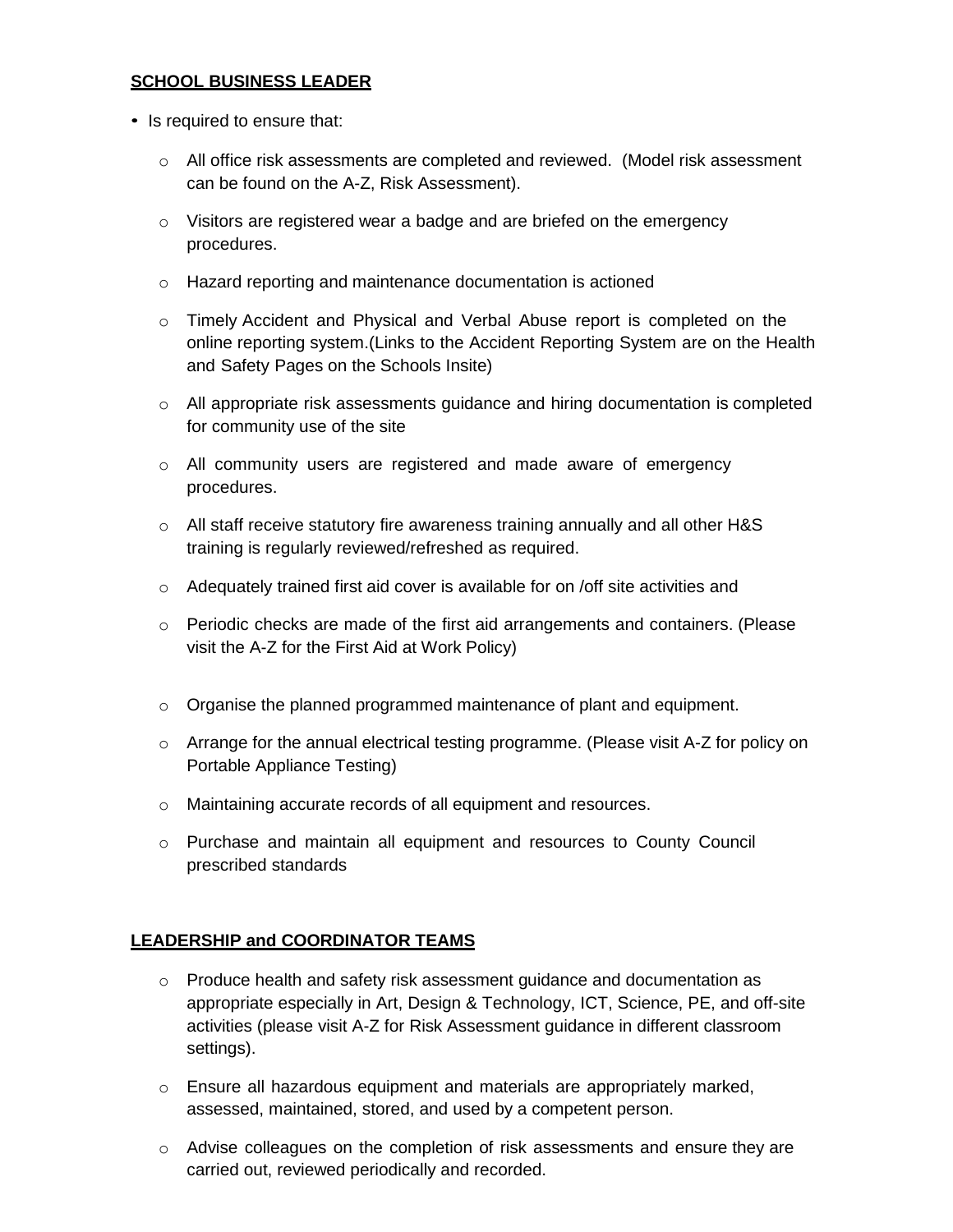- o Annually undertake training needs analysis for their teams.
- o Ensure health and safety is a standing item on all agendas.
- $\circ$  Check that pupils are aware of health and safety issues and that these are being continually reinforced.

#### **SITE MANAGER**

- Ensure that the school follows the County Council procedures:
	- $\circ$  when selecting a contractor (if applicable to job role). (Please visit A-Z for Contractor Management guidance)
	- o when completing a Self-Financed Improvement Project (SFN Form). (See guidance under 'S' on the schools Insite page)
	- $\circ$  when liaising with contractors over health and safety matter (if applicable to job role).
	- $\circ$  when monitoring health and safety issues on-site regarding either County or school appointed contactors.
	- o Carry out daily checks of the site and take appropriate remedial action.
	- o Prioritise and process the maintenance forms.
	- $\circ$  Review progress with the Headteacher, SLT, or SBM on a regular basis (frequency to be determined locally).
	- o Ensure all employees and contractors are fully briefed on health and safety site issues.
	- o Complete all relevant risk assessments.
	- $\circ$  Staff within their control are adequately trained and/or instructed to perform their duties safely.
	- $\circ$  Carry out recorded termly fire drills, recorded weekly fire a larm tests, monthly checks of fire extinguishers/emergency lighting and maintain the Fire Safety Folder. [\(Please](http://intranet.oxfordshire.gov.uk/links/intranet/cypfhealthandsafety) visit A-Z for Fire Safety Folder).
	- $\circ$  Carry out monthly water temperature and maintain the water hygiene documentation. Ensure the WHRA is current and identified actions are addressed to comply with L8 regulations.
	- o Alert the Headteacher immediately of any issues relating to any identified hazards on site; site security, lone working, manual handling, working at height, slips, trips and falls etc., and anything related to COSHH management, Asbestos, Fire Safety, electrical issues.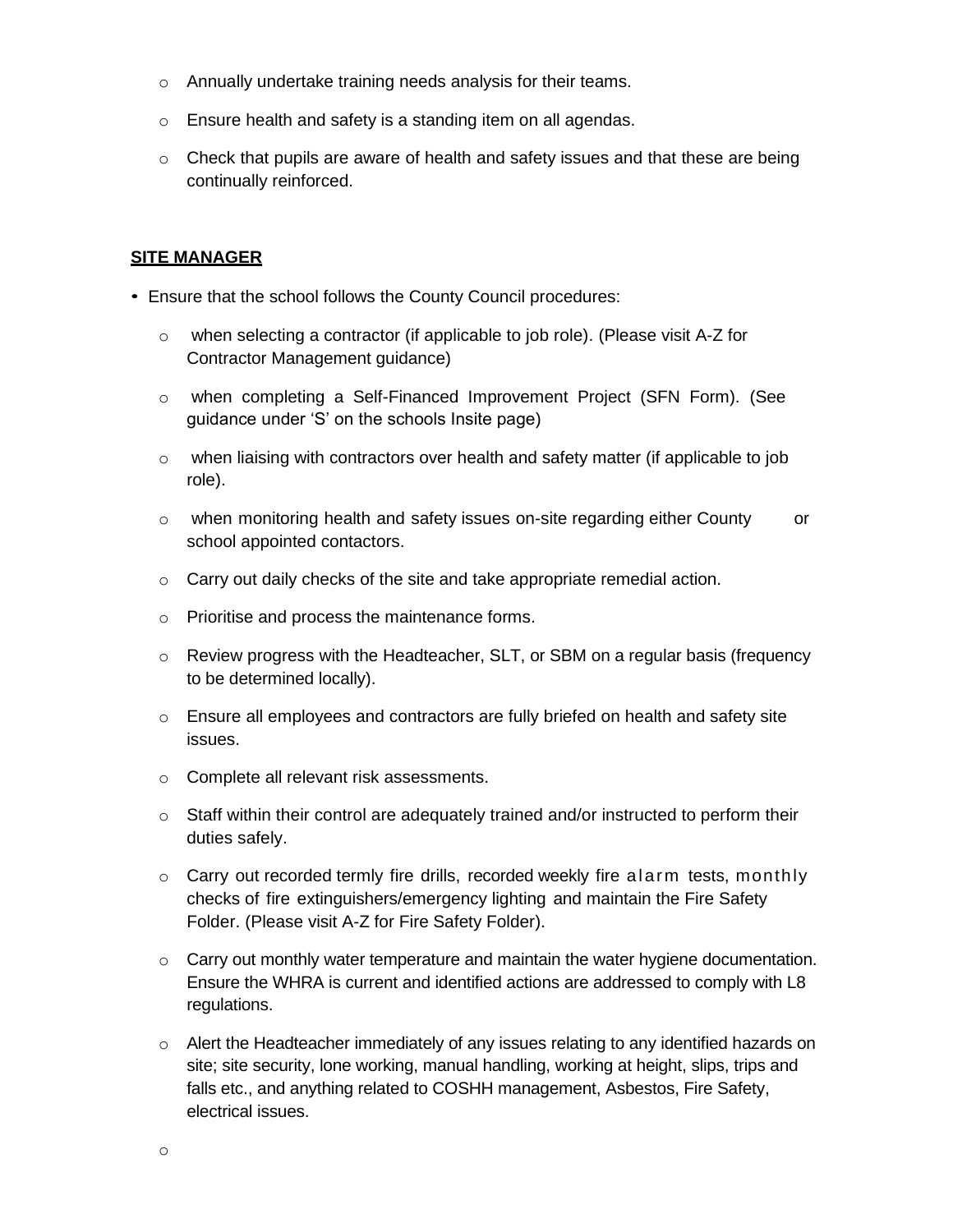#### **TEACHERS**

 $\circ$  Teachers are responsible for the creation and completion of risk assessments for class based high risk activities and for educational visits (unless there is a trained/appointed EVC).

#### **ALL EMPLOYEES**

**All** employees to be familiar with the schools Health & Safety policy and other associated policies relative to the site:

- $\circ$  ensure that they work in a safe manner and without risking injury to themselves, pupils, other staff, or visitors
- $\circ$  co-operate with their employer by adhering to the Health & Safety policy and related policies, advice, instructions, protocols, and procedures
- $\circ$  reporting any unsafe practices including defects, accidents, near misses and hazardous situations
- $\circ$  contributing to achievement, adherence to and improvement of Health & Safety standards
- $\circ$  complete and refresh as necessary (and applicable to job role) all elements of H&S training; manual handling, working at height, slips, trips and falls, lone working, DSE, COSHH etc., as determined by the Headteacher
- o adhere to ALL the schools associated Health & Safety policies
- o use, but not misuse, items provided for your health, safety, and welfare

do not undertake unsafe acts

- $\circ$  be familiar with the emergency action plans for fire, first aid, CIEMP and off-site issues
- $\circ$  raise, without delay, health, safety, and environmental issues with pupils.

#### **VISITORS, CONTRACTORS and PARENTS**

- o All visitors to the school will sign in at Reception/school office and will be provided by a visitor badge to be worn for the duration of the visit and handed back to reception/school office on departure (badges may be colour coded as to whether or not said visitor has DBS clearance).
- o Visitors will be collected from reception/school office by the member of staff concerned or escorted to the appropriate area of the school
- $\circ$  All visitors to be made aware of site-specific health and safety/emergency procedures on arrival at the school.
- $\circ$  Contractors will be informed of hazards peculiar to this site, e.g., asbestos.
- o Follow evacuation procedures in the event of an emergency.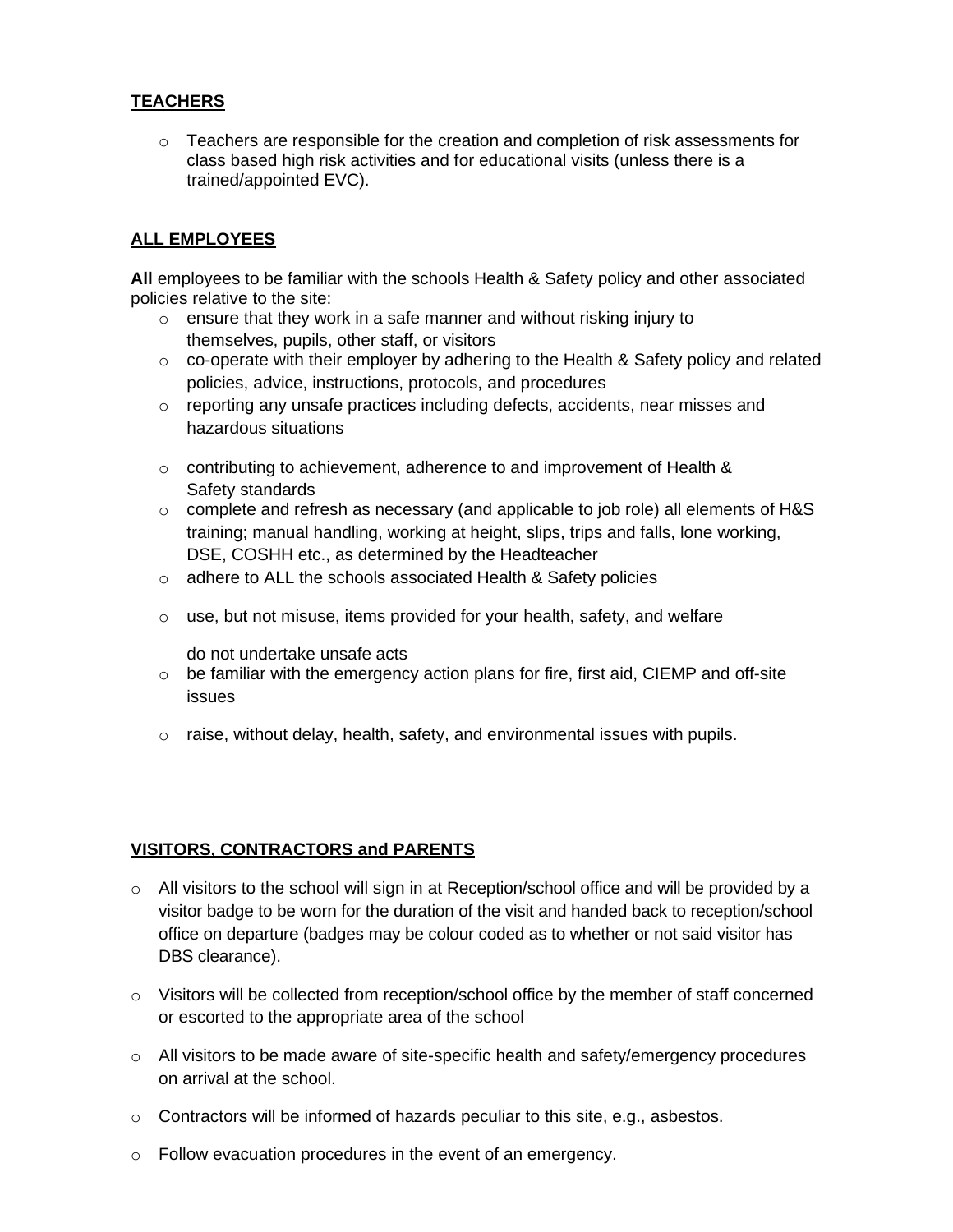# **PUPILS**

- o Behave in a way that does not put their health and safety at risk or that of others.
- o Observe standards of dress consistent with good health, safety and hygiene practices as set out in the schools' uniform policy/school specific H&S Policy
- o Follow ALL safety rules including the instructions from staff given in an emergency situation
- o Use, but not misuse, things provided for health, safety and welfare.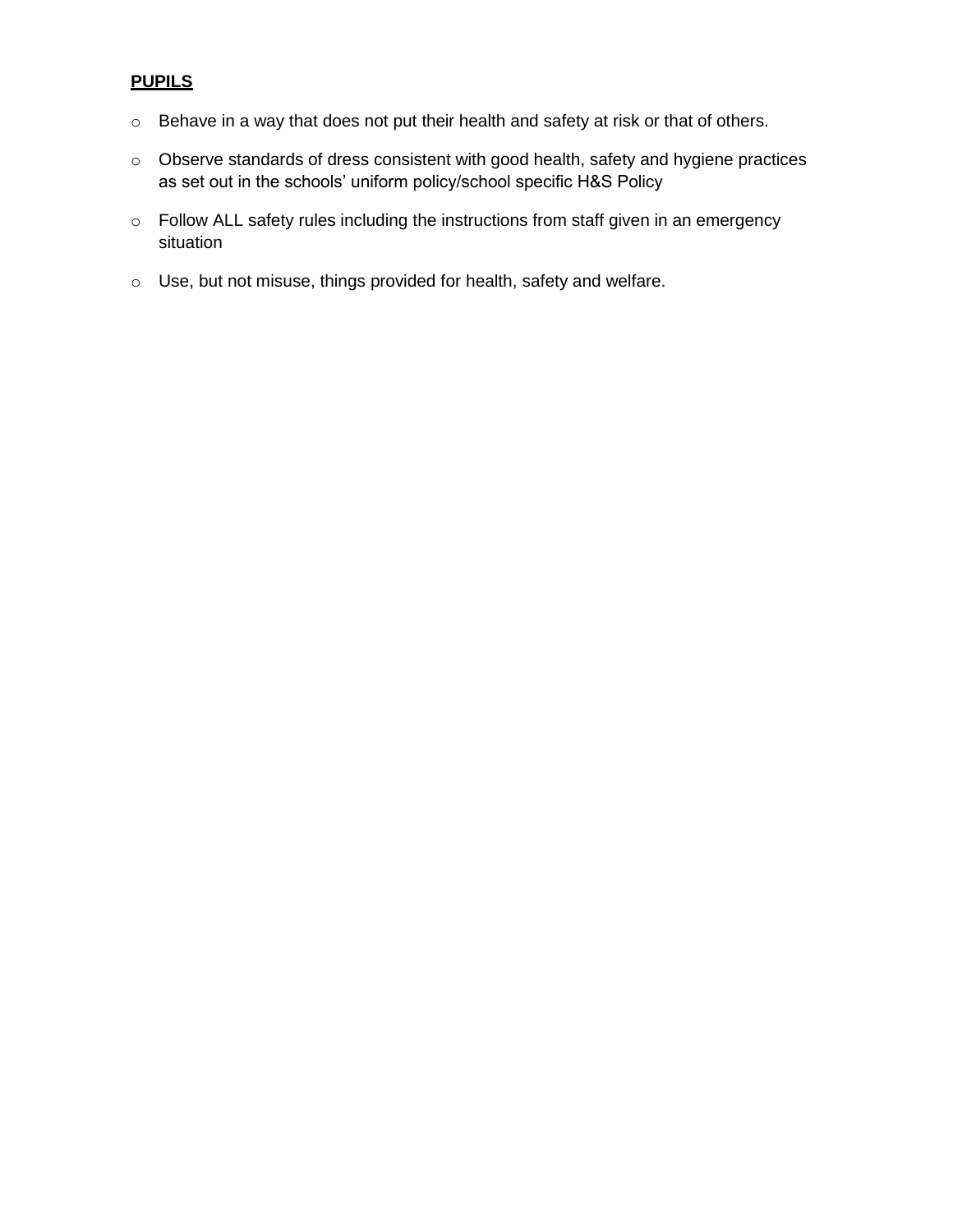#### **Section 3 Emergency Procedures**

#### **3.1 Fire Safety**

#### *3.1a Sequence*

In the event of an outbreak of fire, the emergency procedure should be as follows:

#### *Alarm – Call the Fire Service – Evacuation – Assembly – Roll Call – Fight Fire.*

#### *3.1b Alarm*

Any adult discovering an outbreak of fire should activate the nearest fire alarm by breaking the glass cover. Any child discovering an outbreak of fire should tell the nearest adult. The fire alarm system in this school is a bell system.

#### *3.1c Calling the Fire Service*

All outbreaks of fire, however small, or any suspected fire, must be reported immediately to the Fire Service.

#### *3.1d Evacuation*

On hearing the alarm, pupils should stand by their tables and when instructed by the teacher should leave the classroom in single file by the outside door. Pupils must WALK to the playground. A member of staff should follow at the rear, closing the classroom door. Classes not in their own room should go straight to the playground. The Headteacher or other nominated person will go to the playground, with the attendance register and remain there until he/she has received a report from all classes.

Anyone not in class when the alarm sounds, e.g. on the field, in the toilets, PTA room or PE Hall should go immediately to the assembly area and join their class, leaving the school by the nearest outside door.

On hearing the alarm the administration, kitchen and caretaking/cleaning staff should go immediately to the playground and report to the Headteacher.

With the exception of a search for a missing person, no one is allowed to re-enter the building until permission is given by the Headteacher.

If the alarm sounds at break time, the duty supervisors will initially be responsible for assembling children on the assembly area. Other staff will proceed there as soon as possible.

If the alarm sounds during a "wet break", each teacher should go to their own classroom and follow normal evacuation procedure.

If the alarm sounds during lunch time and there are still children in the dining room, the supervisors should escort children to the playground whilst supervisors outside check that all classrooms and toilets are empty.

#### *3.1e Visitors Involved in Fire Procedures*

Visitors will make their way out of the building by the nearest available exit door and report to the Headteacher on the assembly area. If reasonably practicable, the Headteacher, administrator or other nominated person will take the visitors' book to the designated assembly area so that any visitors can be accounted for.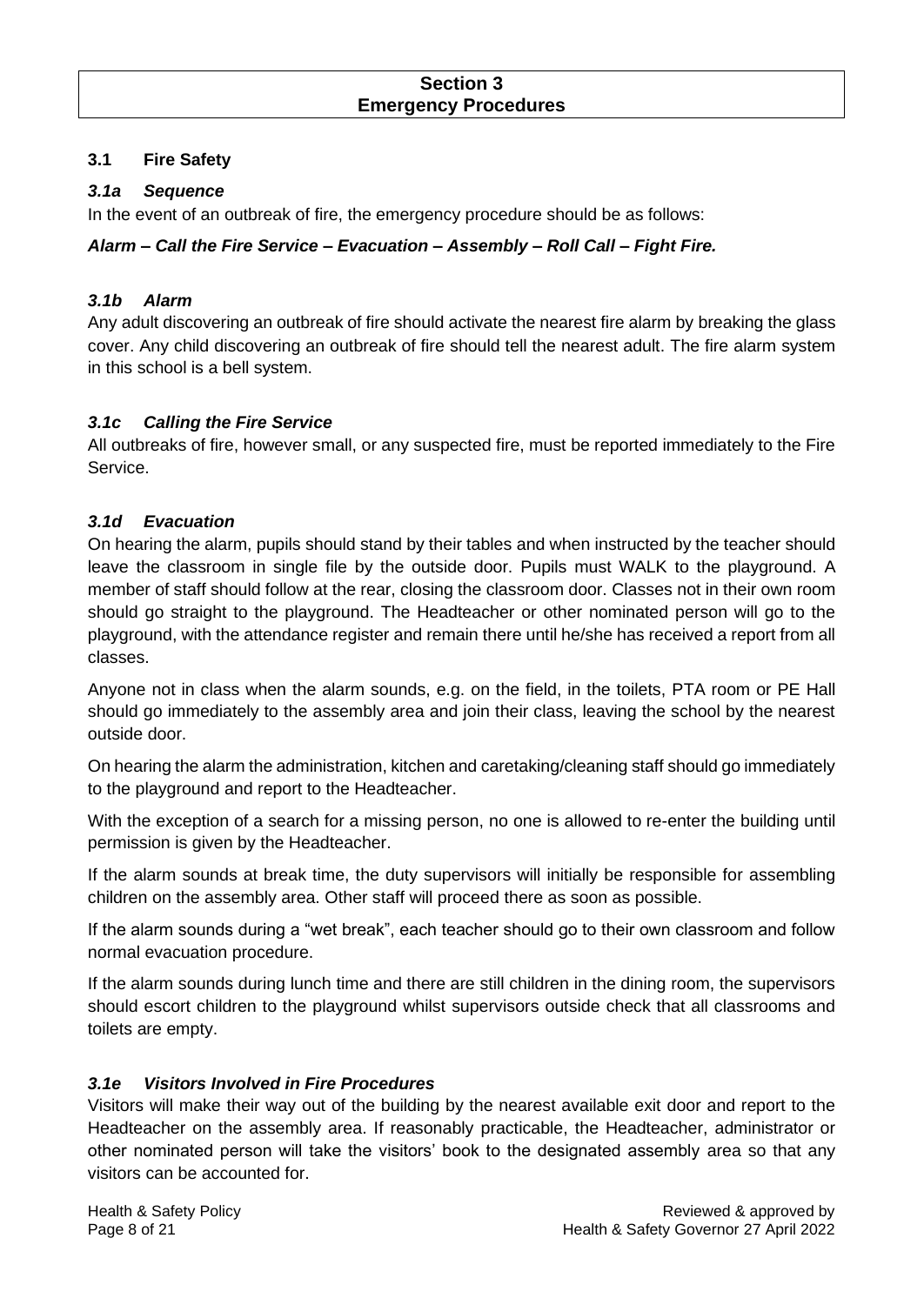## *3.1f Assembly Area*

The hard area of the playground.

#### *3.1g Roll Call*

As soon as classes reach the Assembly Area, a careful roll call and count must be taken from the attendance register, (if possible) and a report made to the Headteacher. If anyone is missing, an immediate search by staff, directed by the Headteacher will be made. The Officer I/C Fire Service should be met on arrival and immediately informed whether or not all persons have been safely evacuated.

#### *3.1h Fire Drills*

Drills will be held at least once a term and recorded in the Fire Log Book. It is essential that everyone treats them seriously and carries out the procedure.

#### *3.1i Fire Extinguishers – Colour Coding*

All Fire Extinguishers are colour coded **Red.**

#### *3.1j Fire Precautions*

The Fire Safety folder will contain a model fire risk assessment. This folder is updated periodically by the Headteacher and School Business Leader and reviewed by the Governing body. The Headteacher must ensure that all necessary checks of the fire systems are periodically undertaken and recorded. The County Council's authorised Fire Service Officers enforce this legislation.

The Fire Safety folder is held in the School Office.

#### **3.2 First Aid**

#### *3.2a Appointed Persons – Emergency First Aid Training*

We aim to have a suitably trained Appointed Person (AP) on site during school hours. A trained AP will render first aid assistance where appropriate.

#### *3.2b First Aid Equipment*

First aid equipment is available in the medical room, the PE hall, and in the Foundation Stage classroom.

The Headteacher will ensure that the nearest location of first aid equipment is displayed on appropriate signs throughout the school. It is the responsibility of the Headteacher (or appointed persons) to ensure that the school has all the first aid equipment it needs, but it is the responsibility of all who use the first aid container to report any shortages or inadequacies.

Refer to the *"First Aid at Work"* procedure:

[http://schools.oxfordshire.gov.uk/cms/sites/schools/files/folders/folders/documents/healthandsafety](http://schools.oxfordshire.gov.uk/cms/sites/schools/files/folders/folders/documents/healthandsafety/FirstAidAtWork.pdf) [/FirstAidAtWork.pdf](http://schools.oxfordshire.gov.uk/cms/sites/schools/files/folders/folders/documents/healthandsafety/FirstAidAtWork.pdf)

#### **3.3 Accident Reporting**

We will attempt to contact the parents of a child who has been hurt as soon as possible after an accident.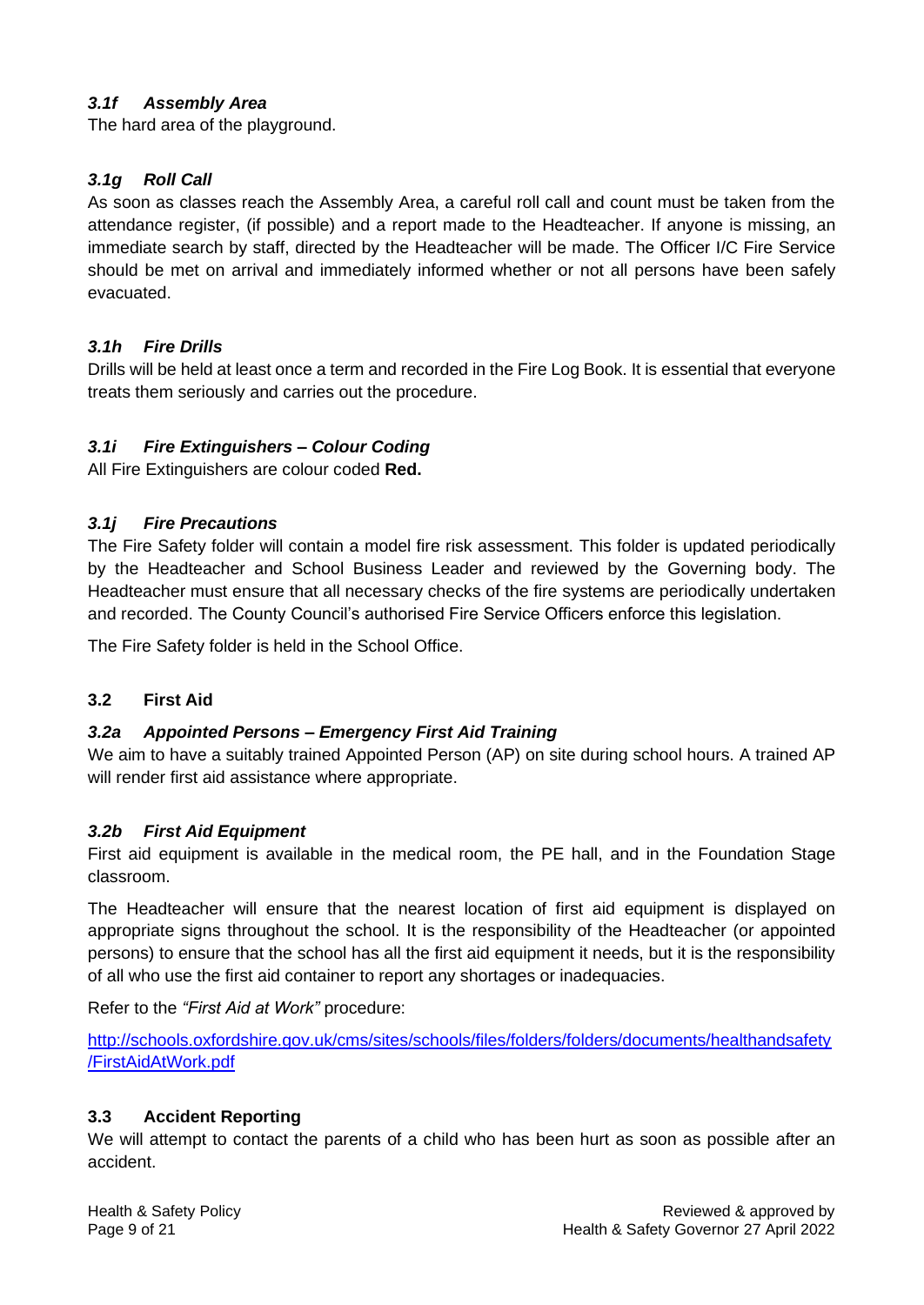## *3.3a Reporting of Injuries, Diseases and Dangerous Occurrences Regulations (RIDDOR)* Certain incidents need to be reported to the Health and Safety Executive.

Refer to the *"Accidents, incidents and near-misses"* procedure:

http://schools.oxfordshire.gov.uk/cms/sites/schools/files/folders/folders/documents/healthandsafety /proceduresaz/AccidentsIncidentsNearMisses\_0.pdf

Incidents are to be reported using an online system. For more information:

[http://schools.oxfordshire.gov.uk/cms/sites/schools/files/folders/folders/documents/healthandsafety](http://schools.oxfordshire.gov.uk/cms/sites/schools/files/folders/folders/documents/healthandsafety/usersguide.pdf) [/usersguide.pdf](http://schools.oxfordshire.gov.uk/cms/sites/schools/files/folders/folders/documents/healthandsafety/usersguide.pdf)

A directory of relevant phone numbers is included under '*Appendix A*' together with guidance regarding the care and support of individuals after an emergency.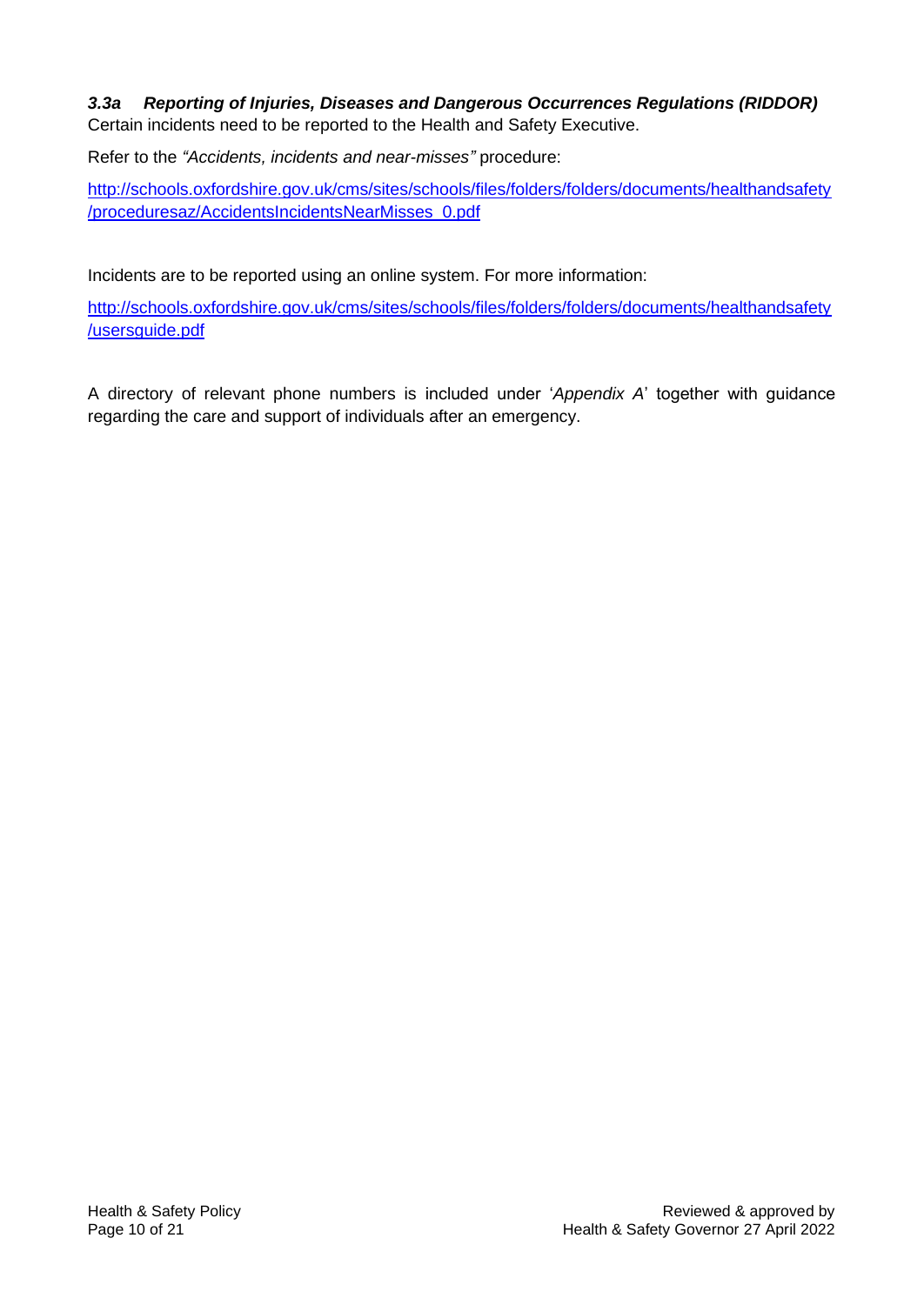# **Section 4 - Equipment Safety**

# **4.1 Standards of Equipment Purchasing and Maintenance**

It is the policy of this establishment, whenever practicable, to purchase and maintain equipment at recognised British or European standards.

# **4.2 Provision and Use of Work Equipment**

The Headteacher will ensure that annual inspections are made of all work equipment (including PE equipment) and that suitable records are kept. Where necessary, this equipment should be repaired and maintained to prescribed standards.

Refer to the *"Work Equipment Safety"* procedure:

[http://schools.oxfordshire.gov.uk/cms/sites/schools/files/folders/folders/documents/healthandsafety](http://schools.oxfordshire.gov.uk/cms/sites/schools/files/folders/folders/documents/healthandsafety/Work_Equipment_Safety_PUWER.pdf) [/Work\\_Equipment\\_Safety\\_PUWER.pdf](http://schools.oxfordshire.gov.uk/cms/sites/schools/files/folders/folders/documents/healthandsafety/Work_Equipment_Safety_PUWER.pdf)

# **4.3 Electricity at Work: Electrical Testing**

The Headteacher will ensure that an annual inspection of portable electrical equipment is made by a competent person and that adequate records are kept.

Refer to the *"Electricity Safety – Portable Electrical Equipment Procedure"*:

[http://schools.oxfordshire.gov.uk/cms/sites/schools/files/folders/folders/documents/healthandsafety](http://schools.oxfordshire.gov.uk/cms/sites/schools/files/folders/folders/documents/healthandsafety/PAT_Policy_Procedure.pdf) [/PAT\\_Policy\\_Procedure.pdf](http://schools.oxfordshire.gov.uk/cms/sites/schools/files/folders/folders/documents/healthandsafety/PAT_Policy_Procedure.pdf)

## **4.4 Gas Safety**

All gas systems will be inspected annually by a competent person (Gas Safe registered) and any maintenance or repairs must be undertaken by such a competent person.

Refer to *"Gas Safety"* procedure:

[http://schools.oxfordshire.gov.uk/cms/sites/schools/files/folders/folders/documents/healthandsafety](http://schools.oxfordshire.gov.uk/cms/sites/schools/files/folders/folders/documents/healthandsafety/Gas_Safety.pdf) [/Gas\\_Safety.pdf](http://schools.oxfordshire.gov.uk/cms/sites/schools/files/folders/folders/documents/healthandsafety/Gas_Safety.pdf)

## **4.5 Control of Substances Hazardous to Health**

All substances/materials will have had a suitable and sufficient risk assessment made before being allowed on site. It is our objective to eliminate hazardous substances and, where possible, to substitute them with safer alternatives.

Refer to *"Control of Substances Hazardous to Health (COSHH)"* procedure:

[http://schools.oxfordshire.gov.uk/cms/sites/schools/files/folders/folders/documents/healthandsafety](http://schools.oxfordshire.gov.uk/cms/sites/schools/files/folders/folders/documents/healthandsafety/Chemical_safety_COSHH.pdf) [/Chemical\\_safety\\_COSHH.pdf](http://schools.oxfordshire.gov.uk/cms/sites/schools/files/folders/folders/documents/healthandsafety/Chemical_safety_COSHH.pdf)

## **4.6 Non-Ionising Radiation**

Equipment such as mobile phones, microwave ovens, infra-red lamps, welders, photocopiers, laser printers, CD players and multi-media computers in schools can emit non-ionising radiation in the form of radio waves, micro-waves, infra-red heat, visible light and ultra violet. Prolonged exposure to these can be harmful. All such equipment must be properly maintained by a competent person.

Refer to the *"Non-ionising Radiation"* procedure: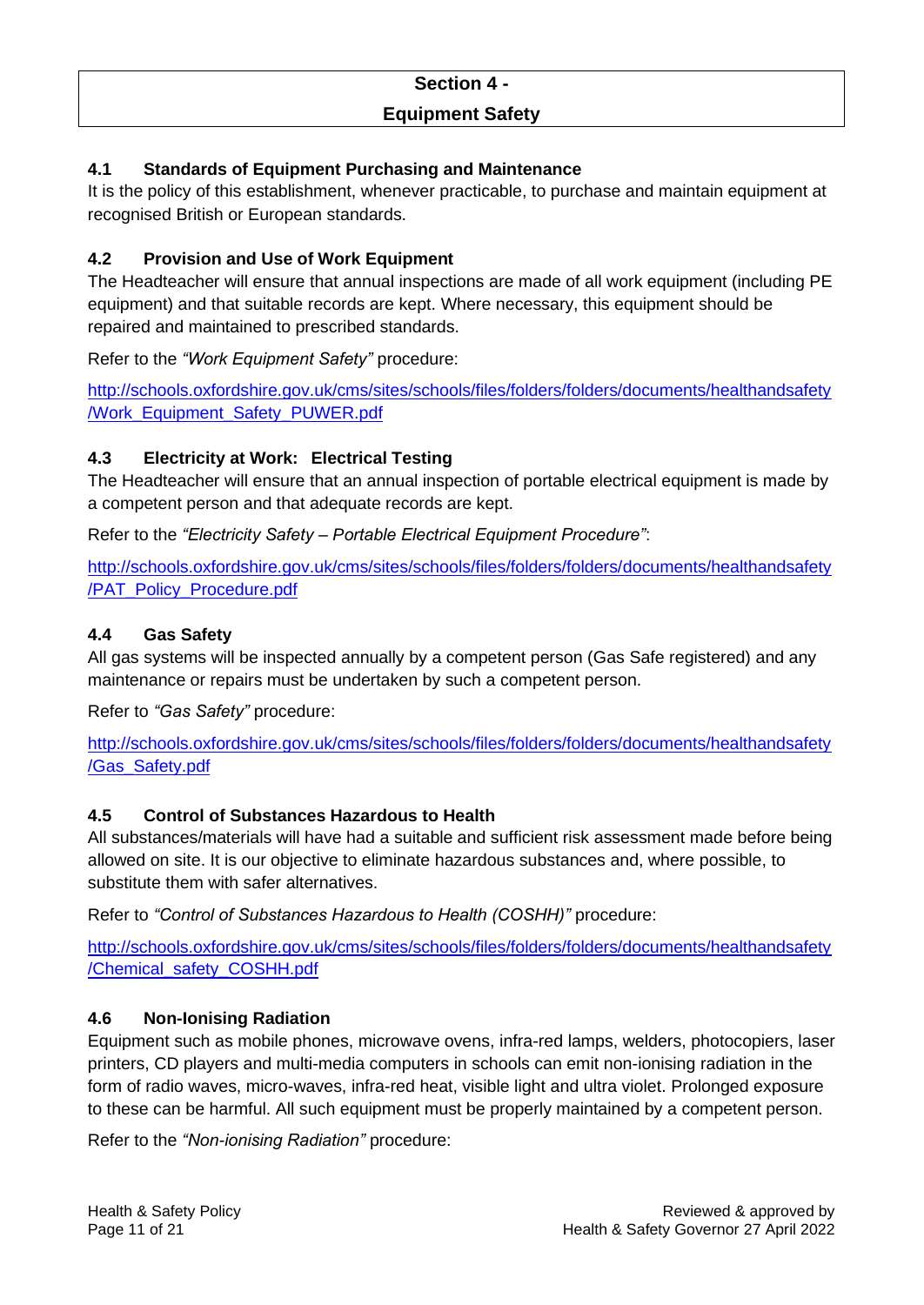[http://schools.oxfordshire.gov.uk/cms/sites/schools/files/folders/folders/documents/healthandsafety](http://schools.oxfordshire.gov.uk/cms/sites/schools/files/folders/folders/documents/healthandsafety/Non_Ionising_Radiation.pdf) [/Non\\_Ionising\\_Radiation.pdf](http://schools.oxfordshire.gov.uk/cms/sites/schools/files/folders/folders/documents/healthandsafety/Non_Ionising_Radiation.pdf)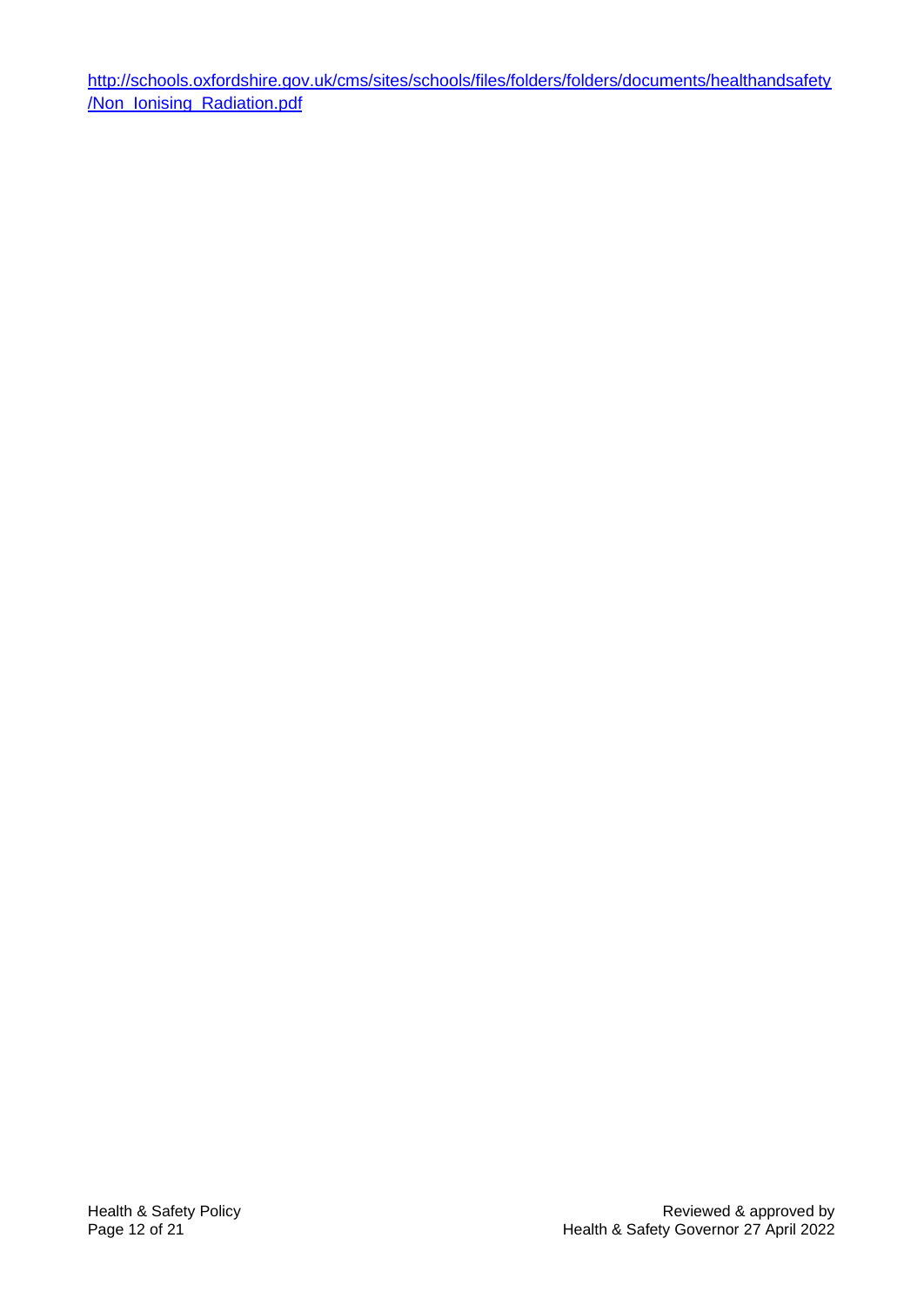# **5.1 Management of Health & Safety at Work**

#### **The school:**

- will take the necessary preventative and protective measures to adequately control risk, where identified;
- will comply with the other requirements made under this and other Health & Safety regulations.

# **5.2 Contingency Arrangements for Persons with Special Needs**

An assessment of a person's special needs will be necessary for that particular individual and any appropriate action taken, to ensure his/her health, safety and welfare when employed or based in Goring C of E Primary School.

# **5.3 Smoking on Educational Premises**

The school does not permit smoking on the premises. This rule applies to all persons on the whole of the school site.

# **5.4 Young Workers – Work Experience**

The school, when offering to take a work experience student will adopt the practice and procedures of the Oxfordshire Education Business Partnership Work Experience Scheme, and undertake the necessary risk assessments required ensuring that all placements are low risk.

A parent of a student under the minimum school leaving age (16) will need to receive comprehensible and relevant information concerning any risks the student may be exposed to and the control measures introduced by the school to minimise the risk.

Refer to the *"Work Experience Placements"* procedure:

[http://schools.oxfordshire.gov.uk/cms/sites/schools/files/folders/folders/documents/healthandsafety](http://schools.oxfordshire.gov.uk/cms/sites/schools/files/folders/folders/documents/healthandsafety/work_experience.pdf) [/work\\_experience.pdf](http://schools.oxfordshire.gov.uk/cms/sites/schools/files/folders/folders/documents/healthandsafety/work_experience.pdf)

## **5.5 Pregnant Workers**

At work, a healthy, pregnant woman can generally do many of the tasks she did before she became pregnant. However, pregnancy does place an extra strain on working women. The Headteacher must risk-assess the working condition, hours worked and exposure to physical, chemical and or biological agents including infectious or contagious disease(s) associated with the person's job and implement precautions so as to minimise these risks to the expectant mother as identified in the Management of Health & Safety at work Regulations. The Headteacher may suspend the employee from work for so long, as is necessary if the working conditions etc. cannot be altered so as to avoid risk(s) to her well-being.

The employee must notify the Headteacher in writing that she is:

- pregnant;
- has given birth within the previous 6 months;
- breastfeeding.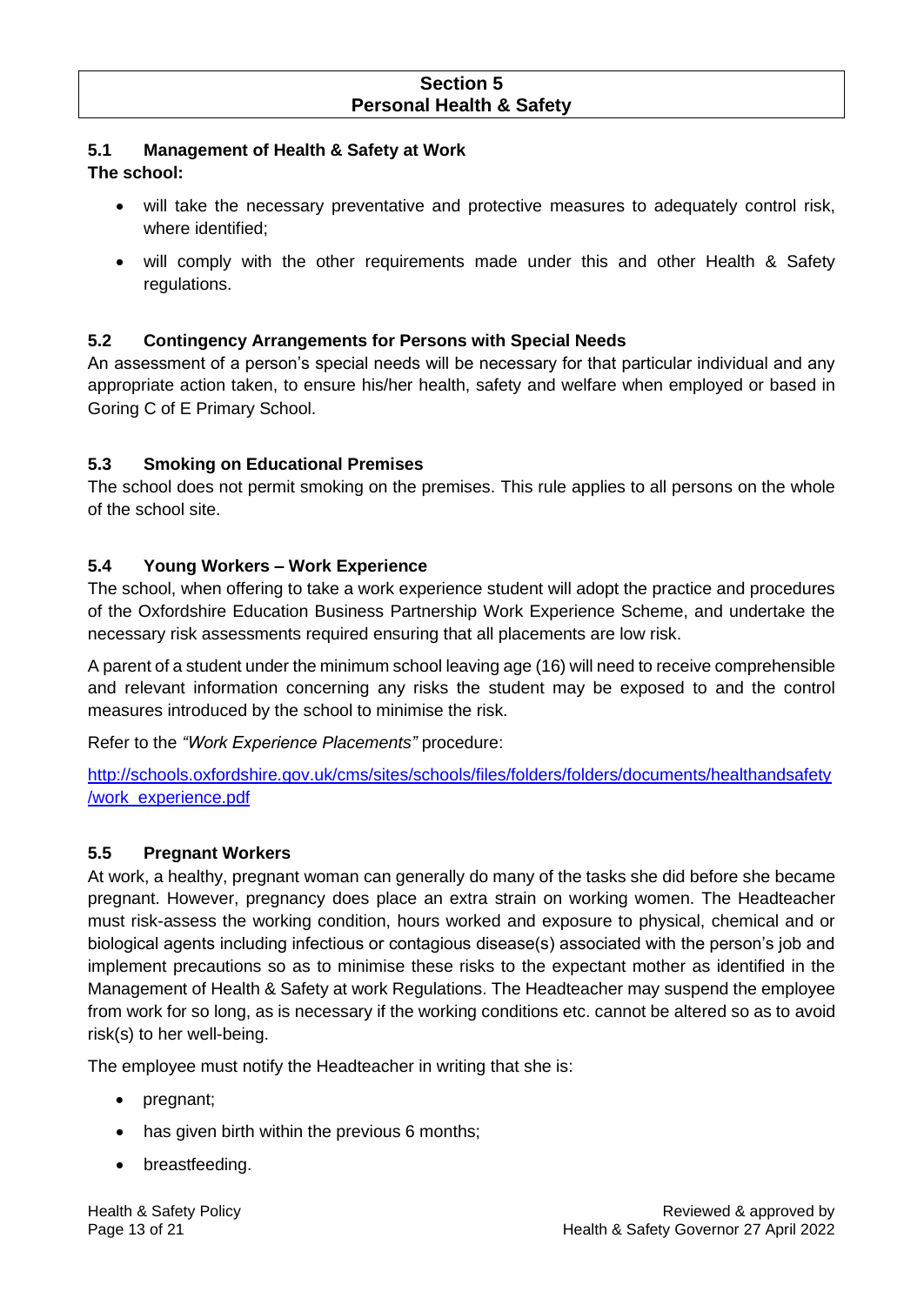Refer to the "New and Expectant Mothers at Work" procedure:

[http://schools.oxfordshire.gov.uk/cms/sites/schools/files/folders/folders/documents/healthandsafety](http://schools.oxfordshire.gov.uk/cms/sites/schools/files/folders/folders/documents/healthandsafety/PregnantNewMothersProcedure.pdf) [/PregnantNewMothersProcedure.pdf](http://schools.oxfordshire.gov.uk/cms/sites/schools/files/folders/folders/documents/healthandsafety/PregnantNewMothersProcedure.pdf)

# **5.6 Food Health & Safety**

This school operates under the Food Safety Act and other Food Hygiene Regulations. Persons involved in the regular food preparation and/or the serving of food will undertake appropriate training to comply with these requirements. A minimum training standard in school is the "Foundation Food Hygiene Certificate".

The school operates within the Requirements for School Food Regulations 2014 which sets minimum standards for healthy food.

## **5.7 Lone Workers/Personal Safety**

The Headteacher will identify individuals "at risk" and make a suitable and sufficient risk assessment to ensure that appropriate arrangements are in place to overcome the problems faced by lone workers, both on and off site.

Refer to the *"Personal Safety: Lone Working"* procedure:

[http://schools.oxfordshire.gov.uk/cms/sites/schools/files/folders/folders/documents/healthandsafety](http://schools.oxfordshire.gov.uk/cms/sites/schools/files/folders/folders/documents/healthandsafety/proceduresaz/PersonalSafety_LoneWorking.pdf) [/proceduresaz/PersonalSafety\\_LoneWorking.pdf](http://schools.oxfordshire.gov.uk/cms/sites/schools/files/folders/folders/documents/healthandsafety/proceduresaz/PersonalSafety_LoneWorking.pdf)

## **5.8 Visitors to School/Security**

All visitors to school are required to report to the office and sign the visitors' book. Visitors must wear a distinctive identification badge when they are on the school site.

## **5.9 Violence to Staff**

The school does not tolerate any form of violence to staff, be it physical, verbal or mental, and will report such incidents to the County Council on the Physical and Verbal Abuse of Staff Incident Report Forms (Form PVA1). A copy must be sent to the Learning and Culture Health & Safety Team.

Refer to *"Personal Safety – Physical and Verbal Abuse of Staff"* procedure:

[http://schools.oxfordshire.gov.uk/cms/sites/schools/files/folders/folders/documents/healthandsafety](http://schools.oxfordshire.gov.uk/cms/sites/schools/files/folders/folders/documents/healthandsafety/perpav.pdf) [/perpav.pdf](http://schools.oxfordshire.gov.uk/cms/sites/schools/files/folders/folders/documents/healthandsafety/perpav.pdf)

## **5.10 Manual Handling Operations**

The school will identify employees who need to move loads as part of their work, undertake risk assessments and determine any appropriate steps, including the provision of suitable lifting equipment, necessary to prevent the risk of injury during manual handling operations, namely lifting/carrying objects or people.

Refer to the "*Manual Handling"* procedure:

[http://schools.oxfordshire.gov.uk/cms/sites/schools/files/folders/folders/documents/healthandsafety](http://schools.oxfordshire.gov.uk/cms/sites/schools/files/folders/folders/documents/healthandsafety/Manual_Handling.pdf) [/Manual\\_Handling.pdf](http://schools.oxfordshire.gov.uk/cms/sites/schools/files/folders/folders/documents/healthandsafety/Manual_Handling.pdf)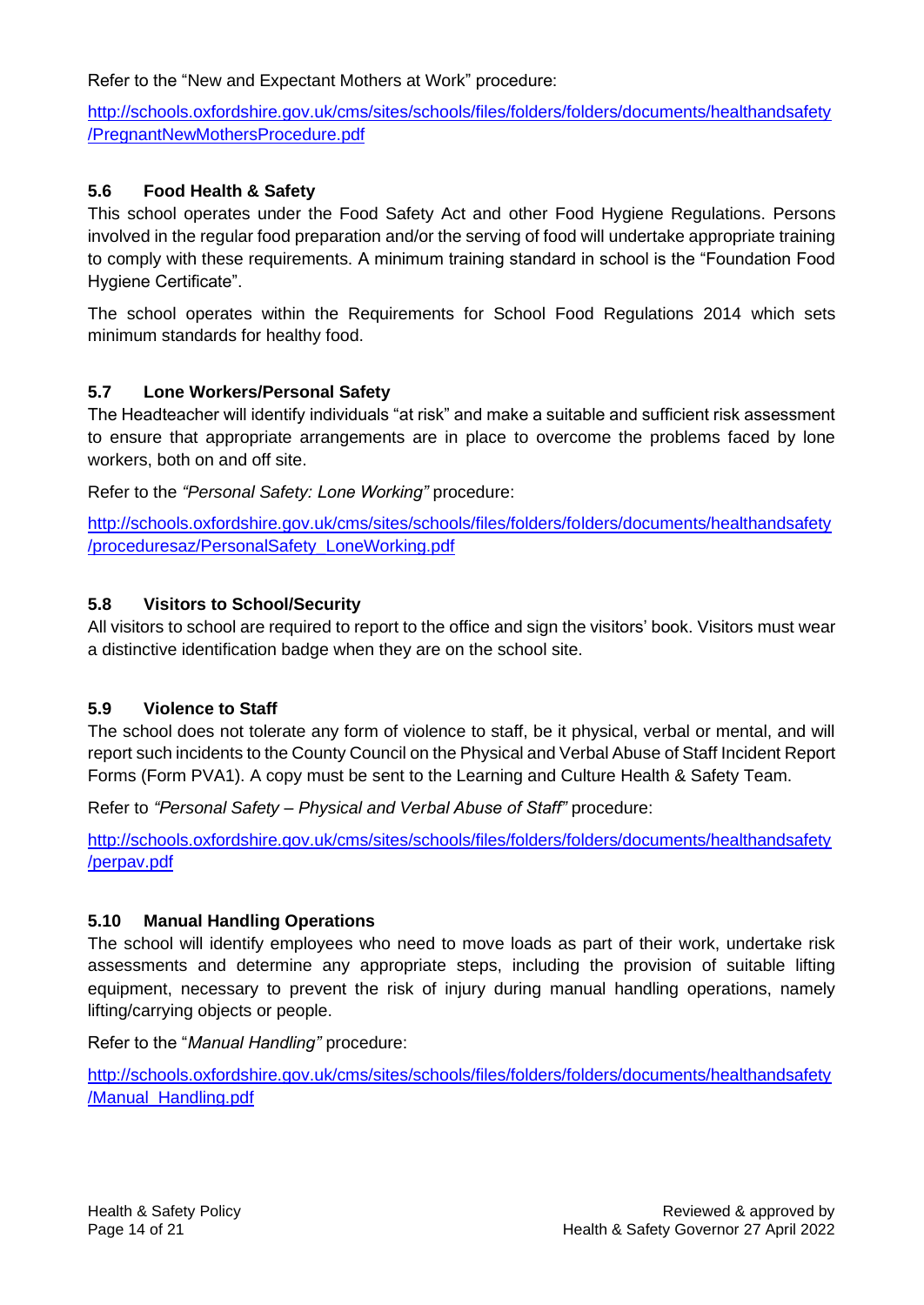## **5.11 Personal Protective Equipment**

The school will provide and maintain all necessary and appropriate personal protective equipment, which is required to ensure that its activities are carried out safely and without risk to health.

Refer to the *"Personal Protective Equipment"* procedure:

[http://schools.oxfordshire.gov.uk/cms/sites/schools/files/folders/folders/documents/healthandsafety](http://schools.oxfordshire.gov.uk/cms/sites/schools/files/folders/folders/documents/healthandsafety/proceduresaz/PPE2015.pdf) [/proceduresaz/PPE2015.pdf](http://schools.oxfordshire.gov.uk/cms/sites/schools/files/folders/folders/documents/healthandsafety/proceduresaz/PPE2015.pdf)

# **5.12 Display Screen Equipment (DSE) Safety**

Whilst the use of DSE is fairly low risk, the school seeks to minimise this risk as much as possible by following appropriate guidelines, as laid down in the *"Display Screen Equipment"* procedure:

[http://schools.oxfordshire.gov.uk/cms/sites/schools/files/folders/folders/documents/healthandsafety](http://schools.oxfordshire.gov.uk/cms/sites/schools/files/folders/folders/documents/healthandsafety/DSE-PolicyGuidanceSelf-Assessment.pdf) [/DSE-PolicyGuidanceSelf-Assessment.pdf](http://schools.oxfordshire.gov.uk/cms/sites/schools/files/folders/folders/documents/healthandsafety/DSE-PolicyGuidanceSelf-Assessment.pdf)

# **5.13 Oxfordshire County Council Occupational Health Service**

The Occupational Health Unit provides a confidential service for all employees. This service covers pre-employment health assessments, ill health retirements, medical referral, health advice and counselling.

## **Occupational Health Unit: 01865 815421**

**occupational.health@oxfordshire.gov.uk**

# **5.14 Managing Stress in School**

It is recognised nationally by the HSE that stress-related problems in education are costly. The school aims to positively examine stress levels throughout the school and take appropriate action as necessary. Work/life balance is discussed during performance management.

Refer to *"Stress Management"* procedure:

[http://schools.oxfordshire.gov.uk/cms/sites/schools/files/folders/folders/documents/healthandsafety](http://schools.oxfordshire.gov.uk/cms/sites/schools/files/folders/folders/documents/healthandsafety/StressatWorkOct2010.pdf) [/StressatWorkOct2010.pdf](http://schools.oxfordshire.gov.uk/cms/sites/schools/files/folders/folders/documents/healthandsafety/StressatWorkOct2010.pdf)

## **5.15 Infectious diseases**

The school management is required to facilitate the control of any infectious diseases and seeks to do so in accordance with general guidelines.

Refer to *"Infectious Diseases"* procedure:

[http://schools.oxfordshire.gov.uk/cms/sites/schools/files/folders/folders/documents/healthandsafety](http://schools.oxfordshire.gov.uk/cms/sites/schools/files/folders/folders/documents/healthandsafety/Infectious_Diseases.pdf) [/Infectious\\_Diseases.pdf](http://schools.oxfordshire.gov.uk/cms/sites/schools/files/folders/folders/documents/healthandsafety/Infectious_Diseases.pdf)

## **5.16 Waste Management**

The school will dispose of its waste in accordance with both national and local guidelines and legislative requirements.

Refer to *"Waste Management"* procedure: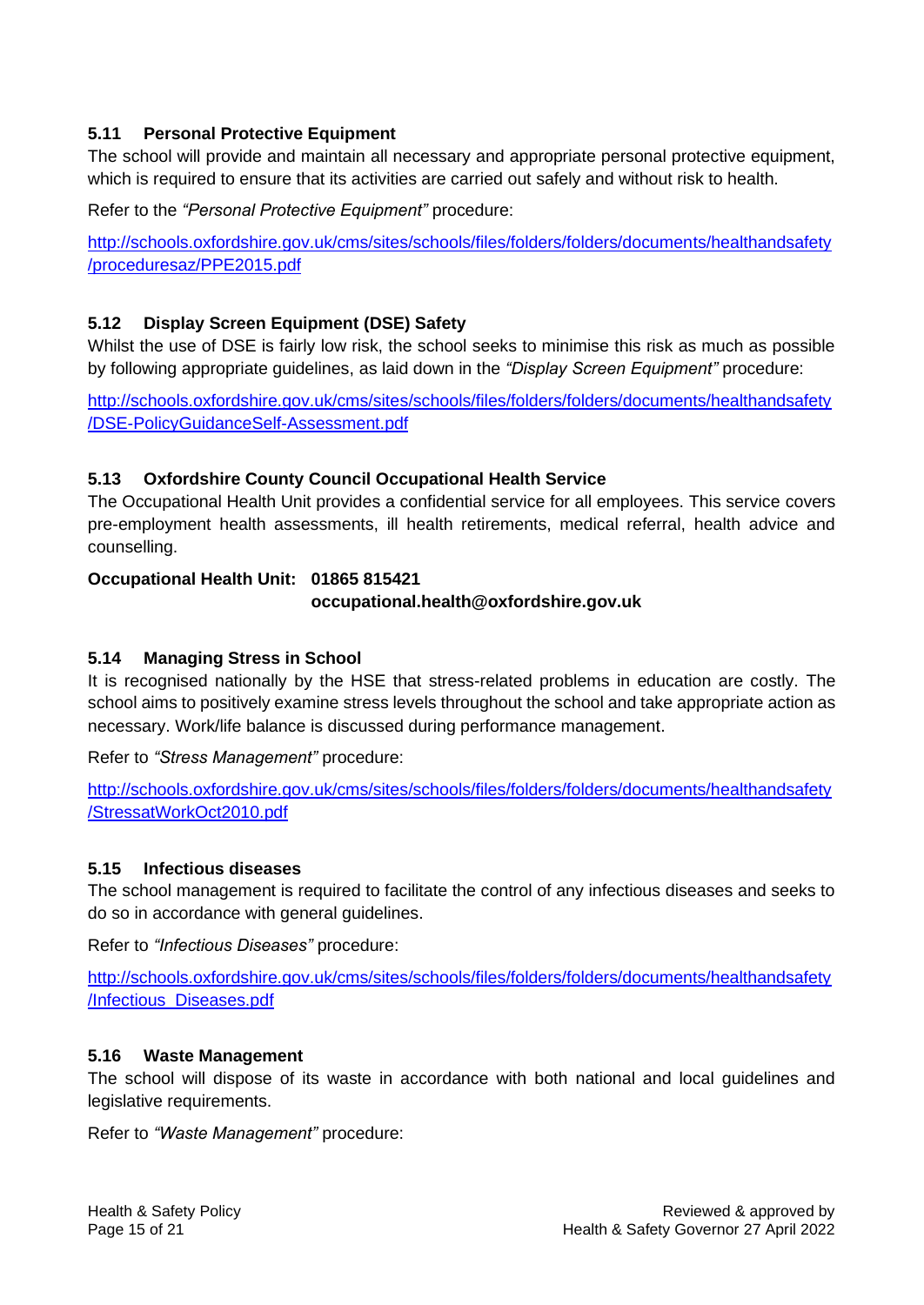[http://schools.oxfordshire.gov.uk/cms/sites/schools/files/folders/folders/documents/healthandsafety](http://schools.oxfordshire.gov.uk/cms/sites/schools/files/folders/folders/documents/healthandsafety/Waste_Management_Litter.pdf) [/Waste\\_Management\\_Litter.pdf](http://schools.oxfordshire.gov.uk/cms/sites/schools/files/folders/folders/documents/healthandsafety/Waste_Management_Litter.pdf)

# **5.17 Working Time**

The school will comply with the requirements identified in the Working Time Regulations and will not exceed an average maximum of **48 hours per week** worked over a 17-week period. An employee is entitled to an uninterrupted break of 20 minutes when daily working time is more than six hours. It should be a break in working time and should not be taken either at the start or at the end of the working day.

Refer to the *"Working Time Regulations"* procedure:

[http://schools.oxfordshire.gov.uk/cms/sites/schools/files/folders/folders/documents/healthandsafety](http://schools.oxfordshire.gov.uk/cms/sites/schools/files/folders/folders/documents/healthandsafety/workti.pdf) [/workti.pdf](http://schools.oxfordshire.gov.uk/cms/sites/schools/files/folders/folders/documents/healthandsafety/workti.pdf)

## **5.18 Educational Activities**

Staff responsible for developing schemes of work will implement risk assessments and monitor their effectiveness for all hazardous activities undertaken on or off site.

Refer to *"Risk Assessment"*:

[http://schools.oxfordshire.gov.uk/cms/sites/schools/files/folders/folders/documents/healthandsafety](http://schools.oxfordshire.gov.uk/cms/sites/schools/files/folders/folders/documents/healthandsafety/proceduresaz/riskassessmentprocedure.pdf) [/proceduresaz/riskassessmentprocedure.pdf](http://schools.oxfordshire.gov.uk/cms/sites/schools/files/folders/folders/documents/healthandsafety/proceduresaz/riskassessmentprocedure.pdf)

## **5.19 Educational Visits**

The school will ensure that the selection, vetting and monitoring of procedures are adhered to in accordance with Local Authority guidelines.

Refer to *"Off site visits guidance"*

<http://www.oxfordshireoutdoorlearningservice.co.uk/cms/content/oxfordshire-guidance>

Staffing ratios per visit will depend on the age/maturity of pupils, the activities, the location, the time of the year. As a general rule:

- 1:3 for the Reception Class
- 1:6 for Years 1 to 3
- 1:10 for Years 4 to 6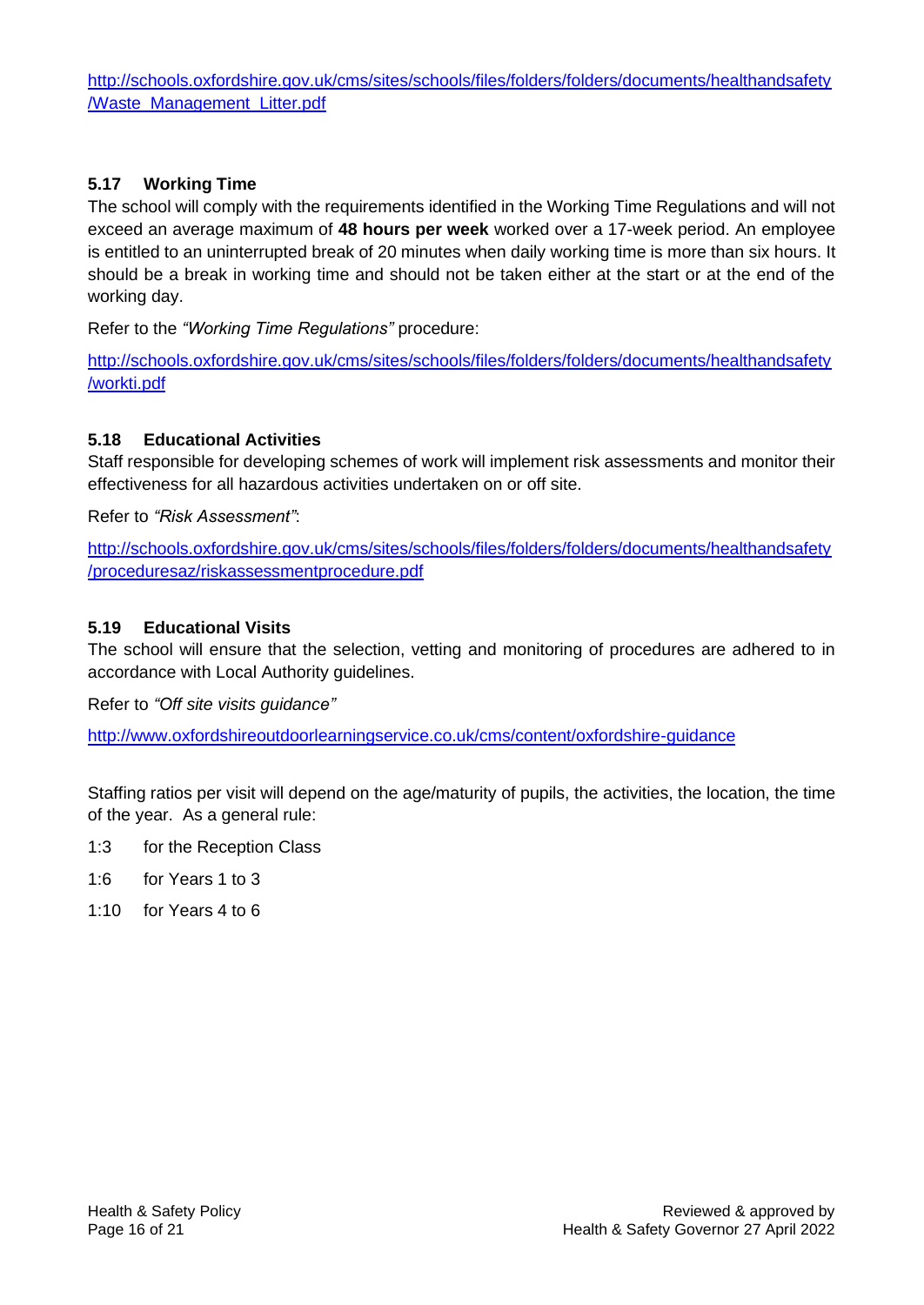# **Section 6**

# **Additional Health & Safety Procedures**

# **6.1 Physical Education (PE)**

All apparatus and equipment is regularly checked for faults, and once a year a service engineer from an outside contractor carries out a full inspection of all PE equipment. Refer to "Physical Education Safety" procedure:

[http://schools.oxfordshire.gov.uk/cms/sites/schools/files/folders/folders/documents/healthandsafety](http://schools.oxfordshire.gov.uk/cms/sites/schools/files/folders/folders/documents/healthandsafety/peprim.pdf) [/peprim.pdf](http://schools.oxfordshire.gov.uk/cms/sites/schools/files/folders/folders/documents/healthandsafety/peprim.pdf)

# **6.2 PE Indoors**

Portable apparatus is checked regularly to ensure that it is stowed away safely. Children are only allowed to participate in PE if they are correctly dressed. Watches must not be worn. "Pirates" and other competitive activities on apparatus are never allowed. Warming-up activities precede any work on large apparatus.

## **6.3 PE Outdoors**

We concentrate on skill training for football, netball, hockey, cricket and rounders leading up to small and eventually full games. Other skill training may be available and parents are notified of opportunities as and when they arise. In athletics, we ensure that children are not overtaxed. We do not allow the children to do the high jump.

The children must be properly clothed in PE kit, including suitable footwear.

## **6.4 Steps, Walls and Trees**

Children are discouraged from playing on the steps and walls and forbidden to climb trees.

The school business leader, will in conjunction with site management, monitor the trees, and arrange any necessary remedial action.

#### **6.5 Wildlife Area**

8.5. The wildlife area is no longer used by children as it is not maintained, access is only allowed if agreed by the school business leader or the Headteacher. No children are allowed in the wildlife area.

#### **6.6 General Arrangements for the Supervision of Children outside the Classroom.**

Parents are requested, by prospectus and newsletters, not to send their children to school before 8.40am for an 8.55am start.

A teacher or teaching assistant is always on duty at break and lunch time(s).

When the Headteacher is absent from the School premises the Deputy Headteacher is left in charge.

## **6.7 Car Parking**

Parking is limited at the school so we discourage parents from bringing their cars up the drive, unless they are coming to work at the school or are collecting a sick or injured child.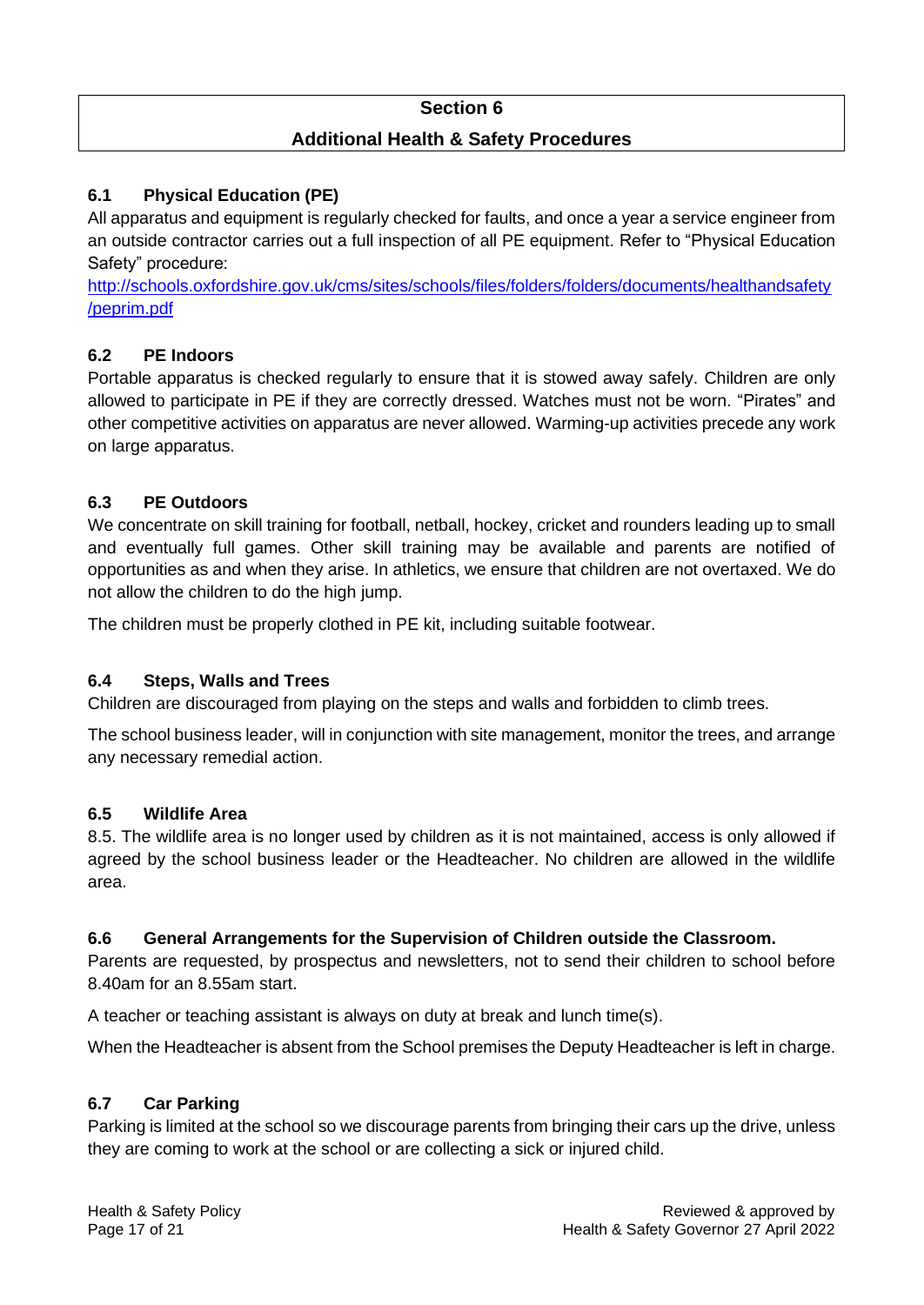# **6.8 Bikes and Scooters**

Whilst it is our policy to encourage and support children using bikes and scooters as a method of transport to and from school, the use of bikes and scooters in school grounds is forbidden. Parents and children are regularly reminded in school newsletters that bikes and scooters must be pushed and not ridden through school grounds.

# **6.9 The School Minibus**

We abide by the OCC Minibus Regulations. The bus is regularly checked and serviced and has an annual MOT.

Seat belts are provided and must be worn and adjusted before a journey begins. The new minibus does not have booster seats as it has adjustable seat belts suitable for all age groups

Only adults who have passed the county test and are authorised are permitted to drive the minibus. Two adults must always be present when transporting any of the children. For children in Key Stage 1 (Years R, 1 and 2) the teacher should be a passenger, not the driver. Drivers are to evaluate their fitness to drive prior to each journey. For all journeys over 30 miles, two drivers are necessary. For journeys of over one and a half hours' duration, rest stops at intervals of approximately one and a half hours must be made.

## **6.10 Transport by Coach**

We organise visits on coaches which have been fitted with seat belts. Children are closely supervised upon boarding and alighting from the coach.

## **6.11 Medicines in School**

Occasionally, it may be necessary for children to bring short-term prescribed medication to school, in which case we ask that it should be handed to the class teacher who must be fully informed of the circumstances that make it necessary. A form is provided for parents/carers to complete which details their child's medication. Each dose should be measured and put in individual containers labelled with the child's name.

We hold no non-prescribed oral medication in the school.

Parents of children with a long-term condition (for example, asthma, diabetes, allergies) must inform the school and liaise with the Headteacher.

Please see our Drug Education and Incident Policy

## **6.12 Glues, Adhesives and Tipp-Ex**

Tipp-ex and similar products must only be used by a member of staff and should be kept in his/her desk when not in use. The glue gun should only be used by a member of staff. All adhesive products used in the school meet the recommended safety standards.

## **6.13 Water Hygiene**

Once a month, the temperature of the hot and cold water system is taken and recorded in the Water Hygiene Manual. If the hot water is below 42 degrees Celsius (50 degrees Celsius where adults are working) or the cold water higher than 20 degrees Celsius, then remedial action is taken and logged in the Manual.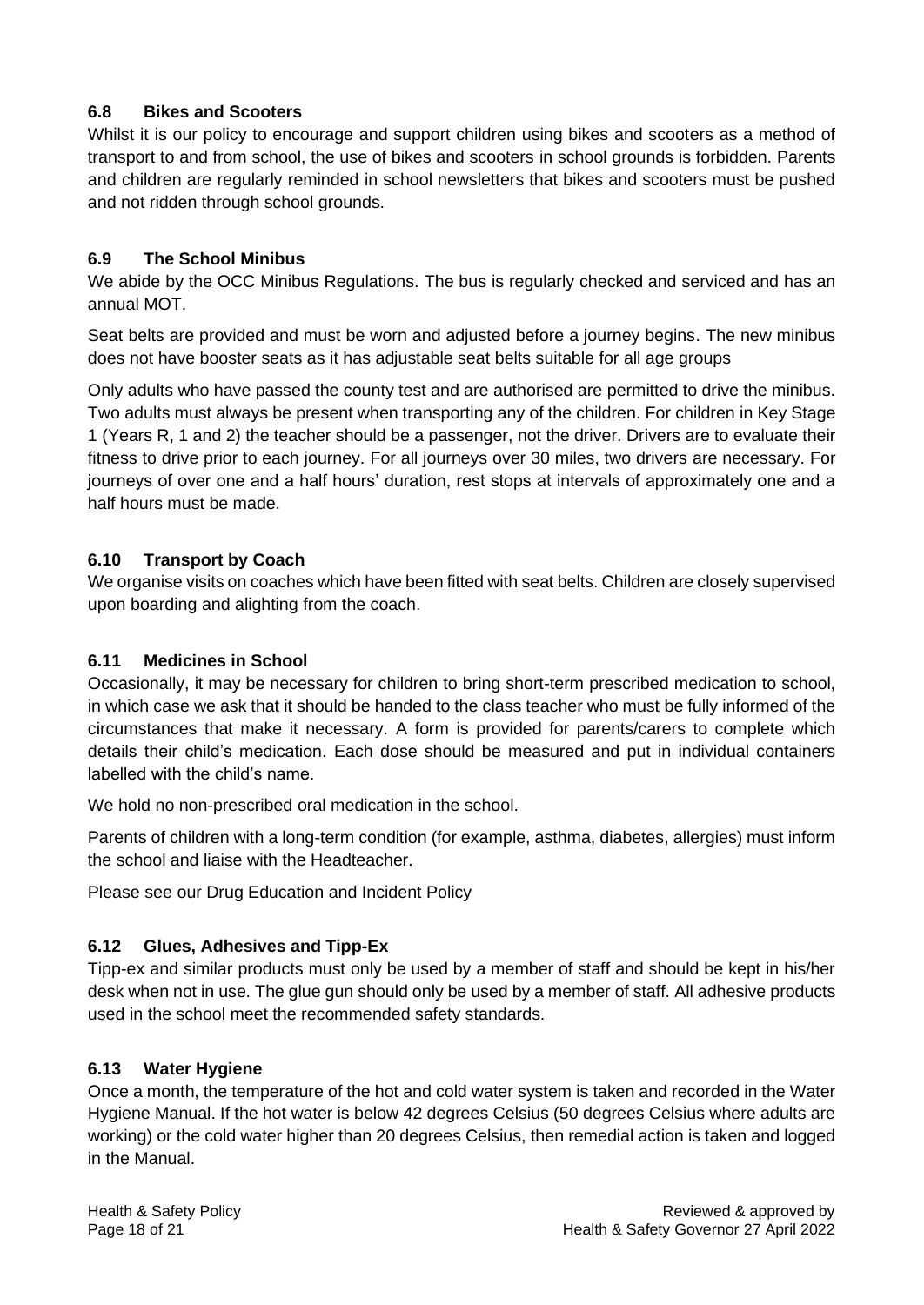# **6.14 Out of School and Residential Visits**

We ensure that all trips and visits are adequately supervised. A group of 30 on a residential visit will commonly have three accompanying adults. Day trips will adhere to the ratios mentioned in 5.19.

# **6.15 Wearing of Jewellery to School**

We do not allow children to wear jewellery in our school. The only exceptions to this are earring studs (only gold or silver) in pierced ears, a discreet watch, and small objects of religious significance such as a crucifix on a chain. We ask the children to remove these objects during PE and games. In addition, hair decorations, especially alice bands, should be simple and practical, preferably navy blue. Long hair should be worn away from the face and should not impede the child's vision.

## **6.16 Communication of Health & Safety Matters to Staff**

The Headteacher is responsible for communicating with staff during staff meetings. Any health and safety issues or situations which have arisen can be discussed in these meetings. The Headteacher will liaise with the Chairman of Governors/Health and Safety Governor as appropriate.

# **6.17 Dogs in School**

The presence of dogs within the school boundaries presents a possible hazard and danger to pupils so dogs are not allowed beyond the school gates.

# **6.18 Hiring out of School Premises**

We require all hirers, whether charged or not, to complete and adhere to the school's Condition of Hire form.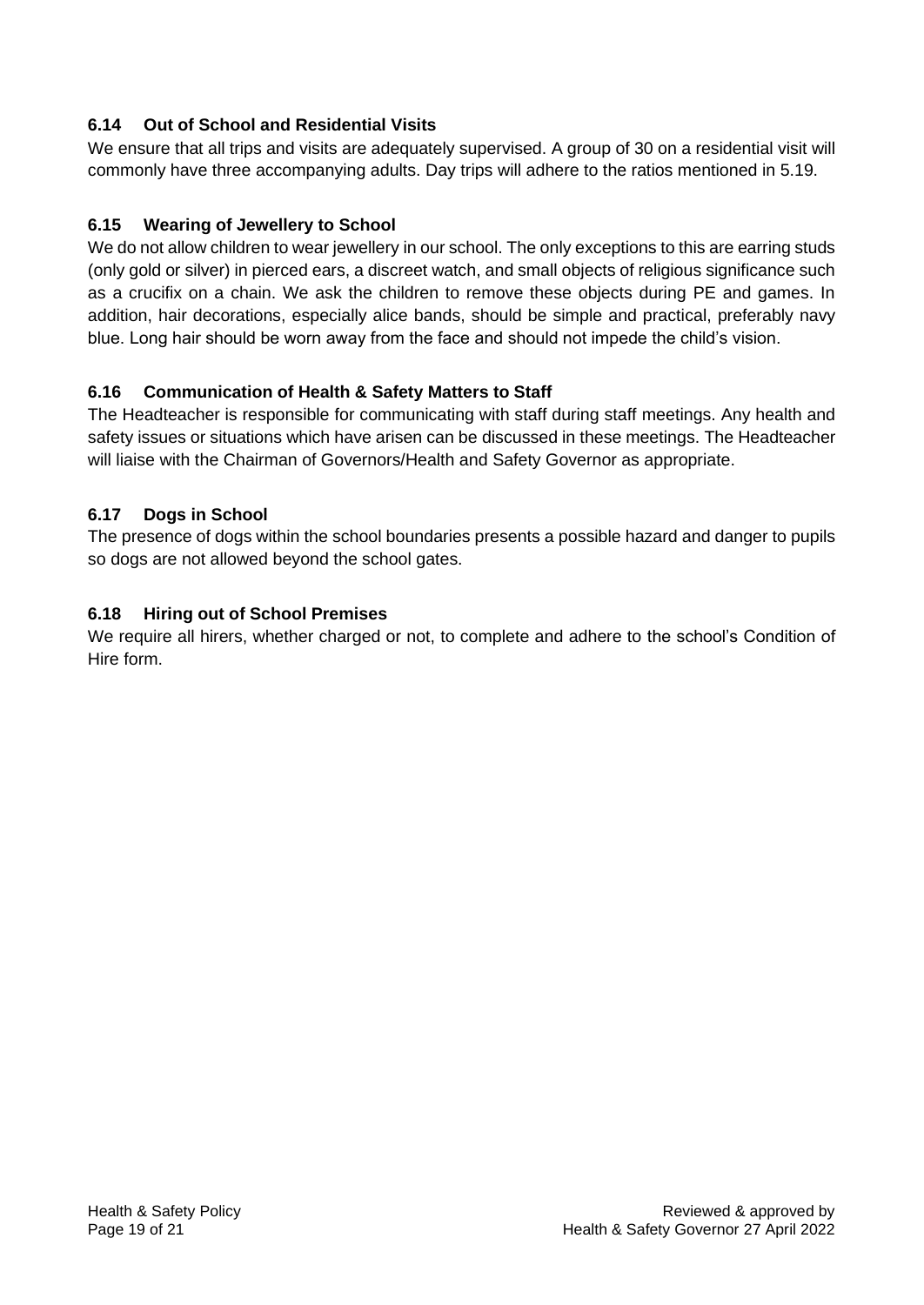# **Section 7 Governors Health and Safety Representative**

The Representative will meet with the Headteacher and School Business Leader as necessary and at least once a term and carry out a full inspection of the school annually.

# **Section 8 Review of the Effectiveness of the Health & Safety Policy**

The Headteacher and School Business Leader will monitor this policy in cooperation with the Governors' Health and Safety Representative. On reviewing the effectiveness of the policy, any amendments will be drawn to the notice of all employees and of the Governing Body.